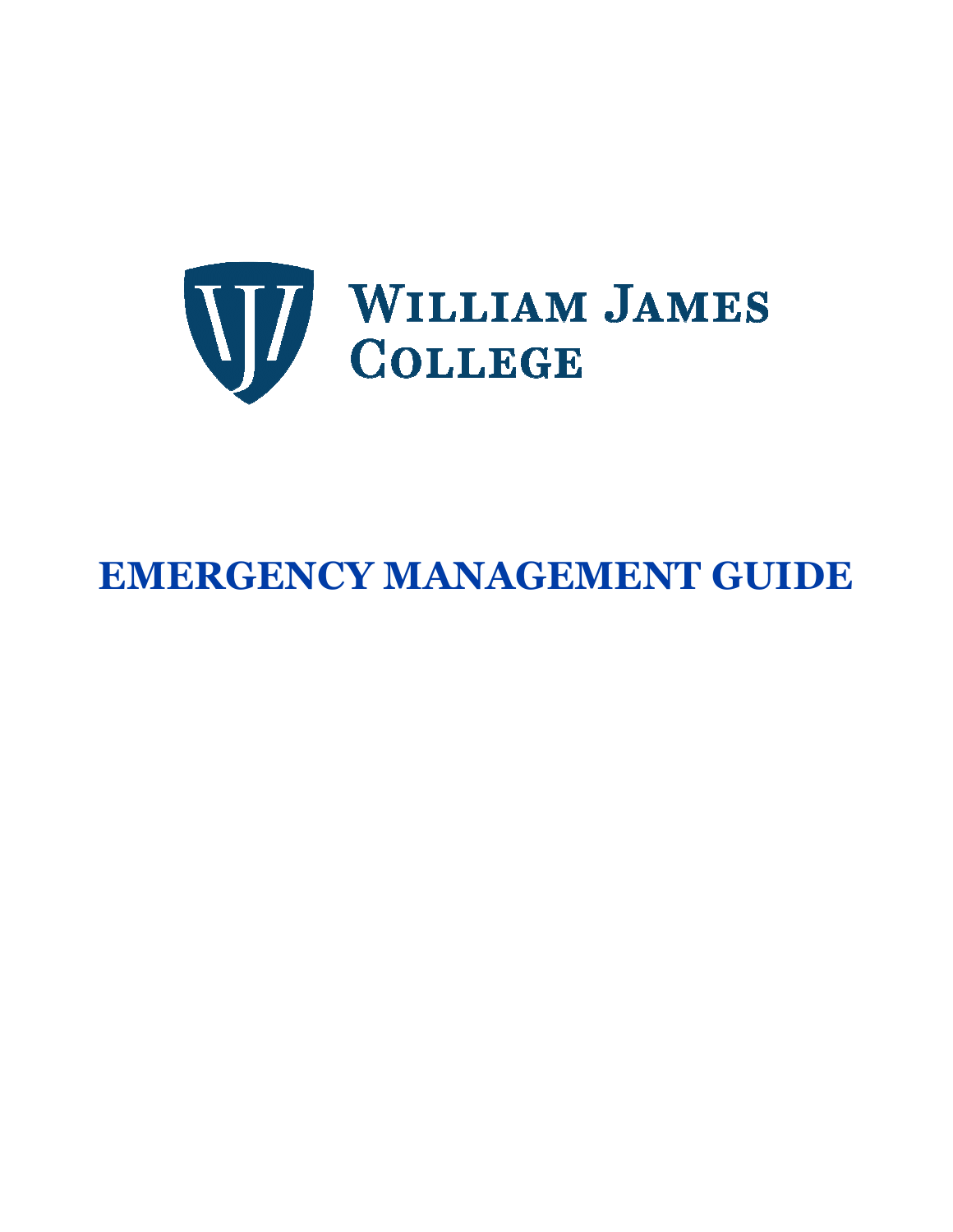# **ACCIDENT/SERIOUS INJURY/ILLNESS OR ALLERGIC REACTION**

#### **Procedures**

- Administer first aid. Handle bodily fluids safely. Stay with the affected person.
- Call Facilities at ext. 1111 and call 911 based on the seriousness of the situation
- Send medical information to the hospital with the patient.
- Inform the staff and students as needed. Move others away from the scene.
- Keep the scene secure. Do not disturb possible evidence.
- Follow up with student involved to offer additional support services, if needed.
- Facilities and other involved personnel will file an incident report as proximate to the event as possible.

#### **ROLES**

#### **Facilities**

- Call 911 to request an ambulance.
- Meet paramedics at the front entrance.
- Respond to the scene to assist and to clean up bodily fluids, if necessary.
- Facilities and other key personnel will file an incident report as proximate to the incident as possible.

- Call 911 to request an ambulance if needed, and Facilities at ext. 1111.
- Stay with affected individuals and provide assistance, e.g. first aid, CPR.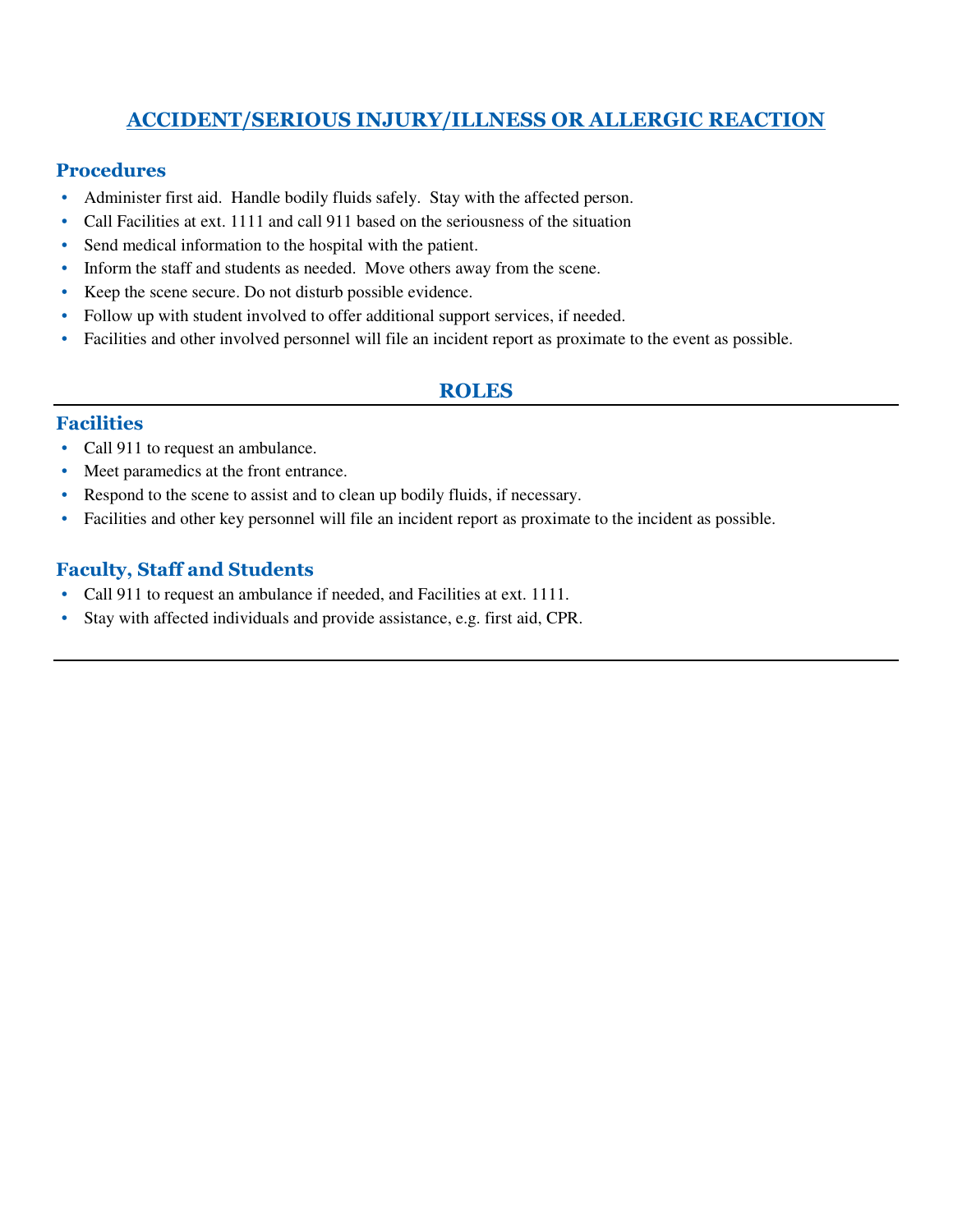#### **Standard CPR for Adults**

- 1. Determine whether the victim is breathing or responsive to sound or touch.
- 2. If there is no response, call 911 and immediately return to the person.
	- Position the person flat on their back.
	- Kneel by their side and place one hand on the forehead and the other under the chin.
	- Tilt the head back and lift the chin until teeth almost touch.
	- Look and listen for breathing.
- 3. If not breathing normally, pinch the nose and cover the mouth with yours.
	- Give two full breaths. The person's chest will rise if you are giving enough air.
- 4. Check pulse.
	- Put the fingertips of your hand on the Adam's apple, slide them into the next groove next to the windpipe.
	- Feel for pulse.
	- If you cannot feel a pulse or are unsure, move on to the next step.
- 5. Chest compressions.
	- Position your hands in the center of the chest between the nipples.
	- Place one hand on top of the other.
	- Push 30 times on the chest.
	- Push down firmly about two inches
- 6. Continue with two breaths and 30 pumps until help arrives.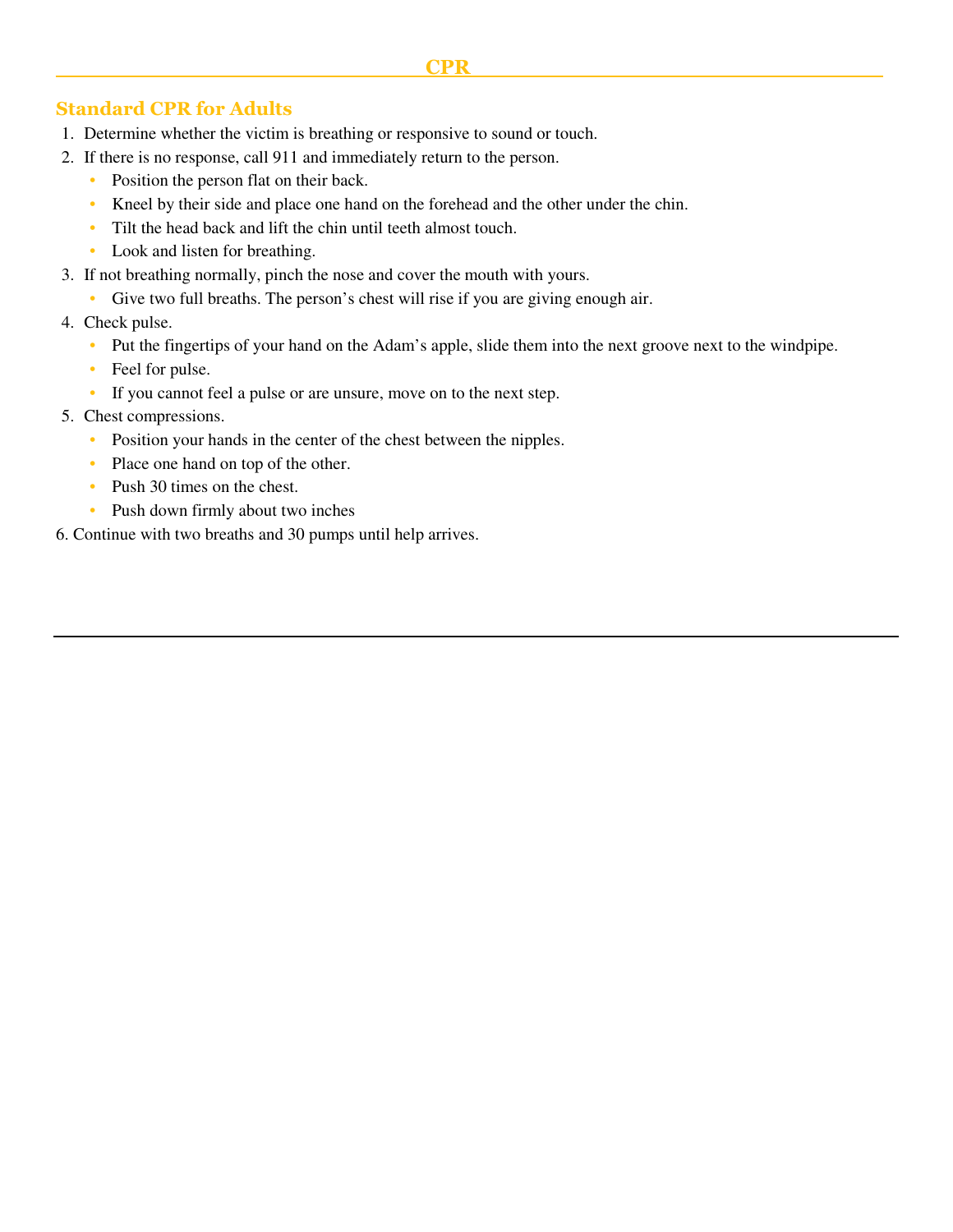# \_\_\_\_\_\_\_\_\_\_\_\_\_\_\_\_\_\_\_\_\_\_\_**INDIVIDUAL WORKPLACE THREAT\_\_\_\_\_\_\_\_\_\_\_\_\_\_\_\_\_\_**

#### **Procedures**

Any written or verbal threat or act of physical intimidation or violence should be promptly reported as follows: 1) Student reports to program chair.

- 2) Staff member reports to direct supervisor.
- 3) Faculty member reports to program chair.

If the designated person is unavailable, the report should be made to the Director of Human Resources.

The person receiving the report shall consult with the chair of the William James College Threat Assessment and Management Team (TAMT). The chair of the TAMT shall review the report and consult as needed with other members of the Team.

Based on the initial assessment of the threat, the chair of the TAMT will convene a meeting of the Team as soon as possible, and no later than 24 hours after the situation has been reported to him. The TAMT will review the facts of the situation and determine how the report should be investigated. The results of the investigation shall be reviewed by the TAMT and then reported to the Vice-President for Academic Affairs.

If the student, staff member, or faculty member thinks the situation is a life-threatening emergency, he/she is encouraged to call 911 in addition to following the procedures outlined above.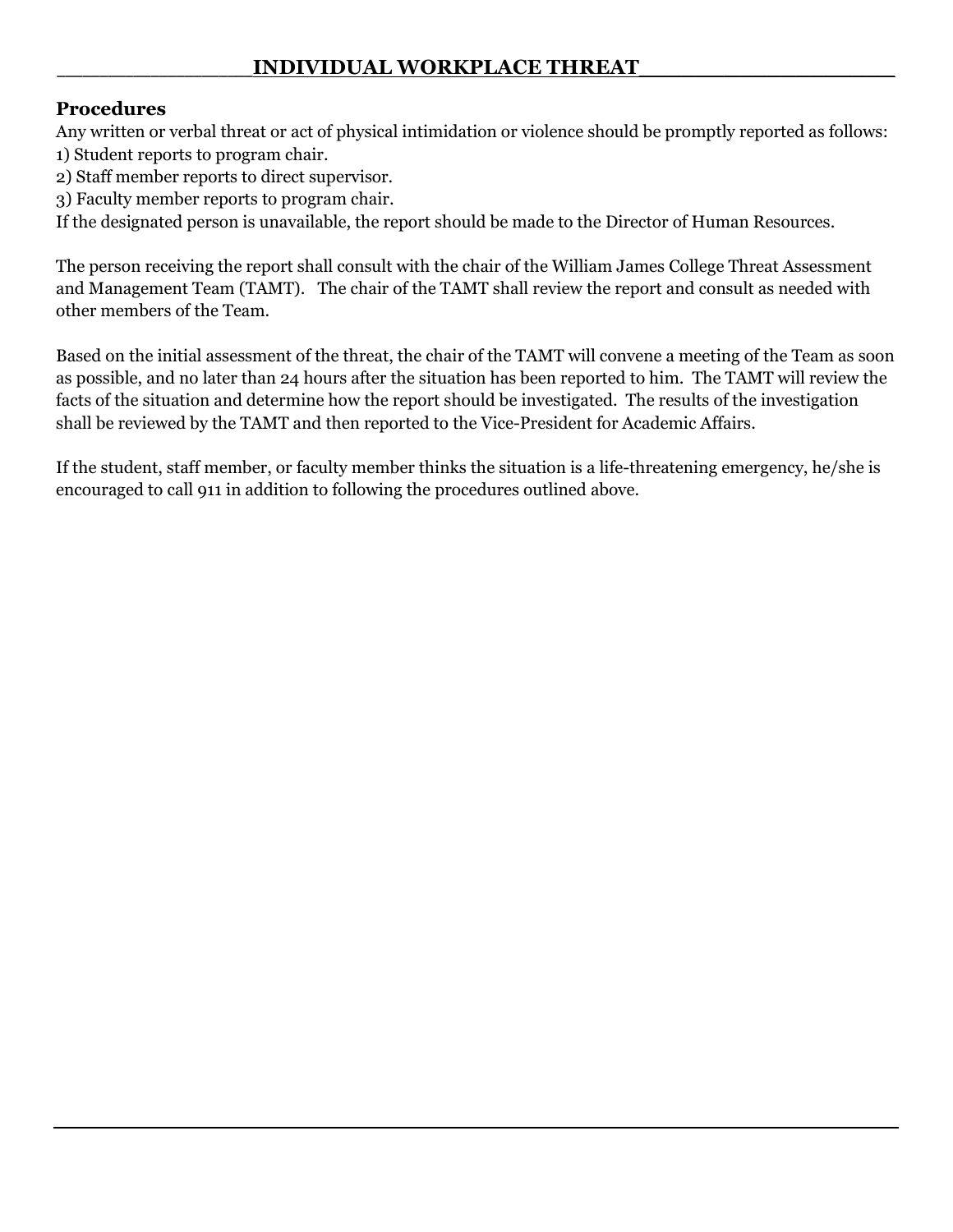#### **Procedures**

Identify the potential threat to the College, if possible. If a vehicle is involved, look for the insignia or the chemical codes of the potential threats. When reporting the incident, report the type of hazardous threat, if you know it.

- Call Facilities at ext. 1111 and 911 to report the incident and to provide details of the incident, including fire, fumes or other toxic conditions.
- Report important information to the first responders, such as the chemical and hazard symbol that was on the vehicle or container and the location of affected individuals.
- Take steps to protect lives, e.g. isolating affected individuals, administering CPR when possible.
- Newton Police and Fire Departments will decide whether to set up a shelter in place or to evacuate the campus.
- All media inquiries should be referred to Director of Media Relations at ext. 1528.

#### **ROLES**

#### **Facilities**

- Meet the first responders at the front entrance to building.
- Facilities will have keys and building plans available for the first responders.
- Notify the Administrator-on-Call. See information at the back of this guide.
- Decide whether to activate William James College Emergency Alert System.

- Maintain calm.
- Evacuate, if directed, to a safe area.
- Report any missing students, if known.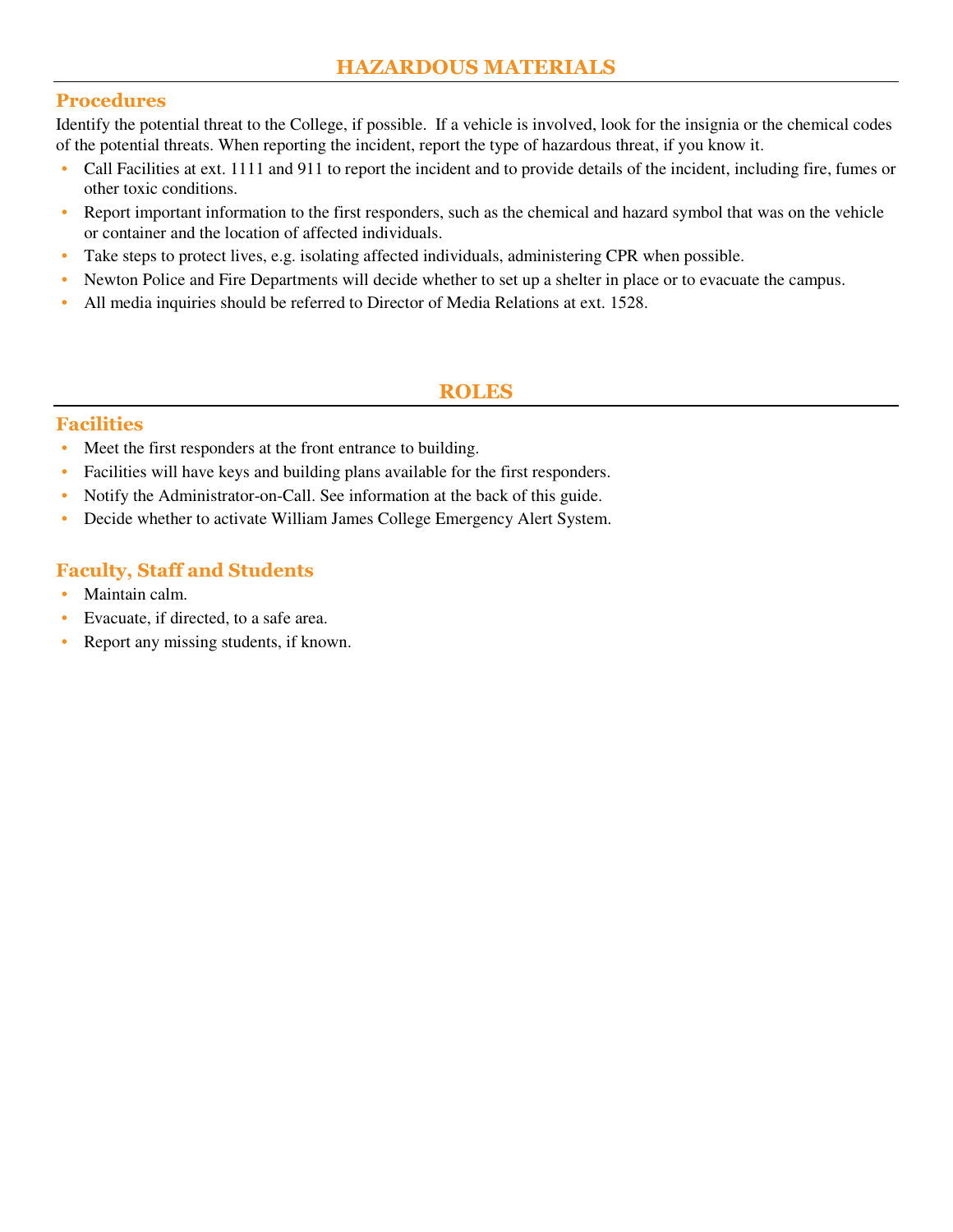#### **\_\_\_\_\_\_\_\_\_\_\_\_\_\_\_\_\_\_\_\_\_\_\_\_\_\_\_\_\_ROLES\_\_\_\_\_\_\_\_\_\_\_\_\_\_\_\_\_\_\_\_\_\_\_\_\_\_\_\_\_**

**Newton Fire Department/Newton Police Department/Responding Government Agency:**  Will provide guidance and direction to designated administrator to implement evacuation plan.

#### **Facilities**

1) Notifies:

- Dean of Students............................................. Ext. 1224
- Vice President for Academic Affairs.............. Ext. 1218
- Help Desk ....................................................... Ext. 1600
- Director of Public Relations ........................... Ext. 1528

2) Activates William James College Emergency Alert System advising all concerned that building is being evacuated.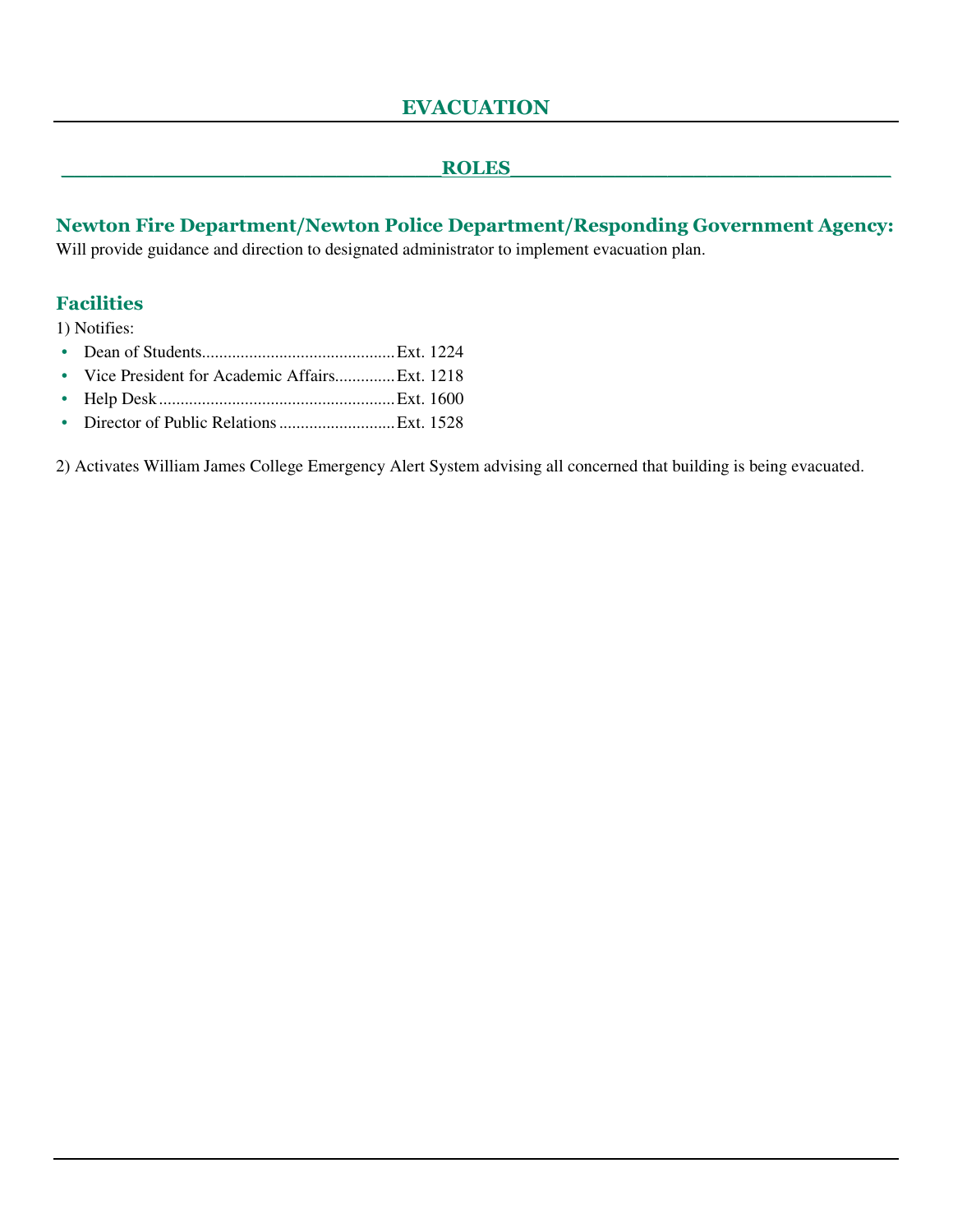#### **Fire Procedures**

If you discover or suspect a fire:

- Pull the fire alarm.
- Call 911.
- Do not place yourself at risk by trying to put out the fire.
- Evacuate the building to designated muster stations outside the ground floor entrance.

# **Fire Drill Procedures**

- Treat each alarm as if it were an actual emergency. Leave the building as quickly and calmly as possible.
- Evacuate the building to a designated muster station outside the ground floor entrance.
- Only return to the building after an "all clear" signal is given by or with the approval of the Fire Department or Facilities.

#### **ROLES**

# **Facilities**

- Call the Newton Fire Department at 617-796-2210 and describe the situation.
- Open all of the appropriate entrances for the Newton Fire Department.
- Make sure all fire lanes in the parking lots are clear.
- Facilities staff-on-call will meet the Newton Fire Department at the front of the building.
- Facilities staff-on-call will notify the landlord and have keys available for Newton Fire Department.
- Facilities staff-on-call will notify the building electrician to reset the fire alarm system.

- Evacuate the building in an orderly fashion and proceed to a safe area away from the building.
- Close doors as you leave.
- Report to the designated muster station:
	- **–** Designated muster stations include (please find locations of Muster Stations on card #9:
		- o William James College 1 (if on first floor)
		- o William James College 2 (if on second floor) William James College - 3 (if on third floor)
		- o William James College G (if on ground level)
- Assist all persons with physical disabilities.
- Assist Facilities or the Newton Fire Department as requested.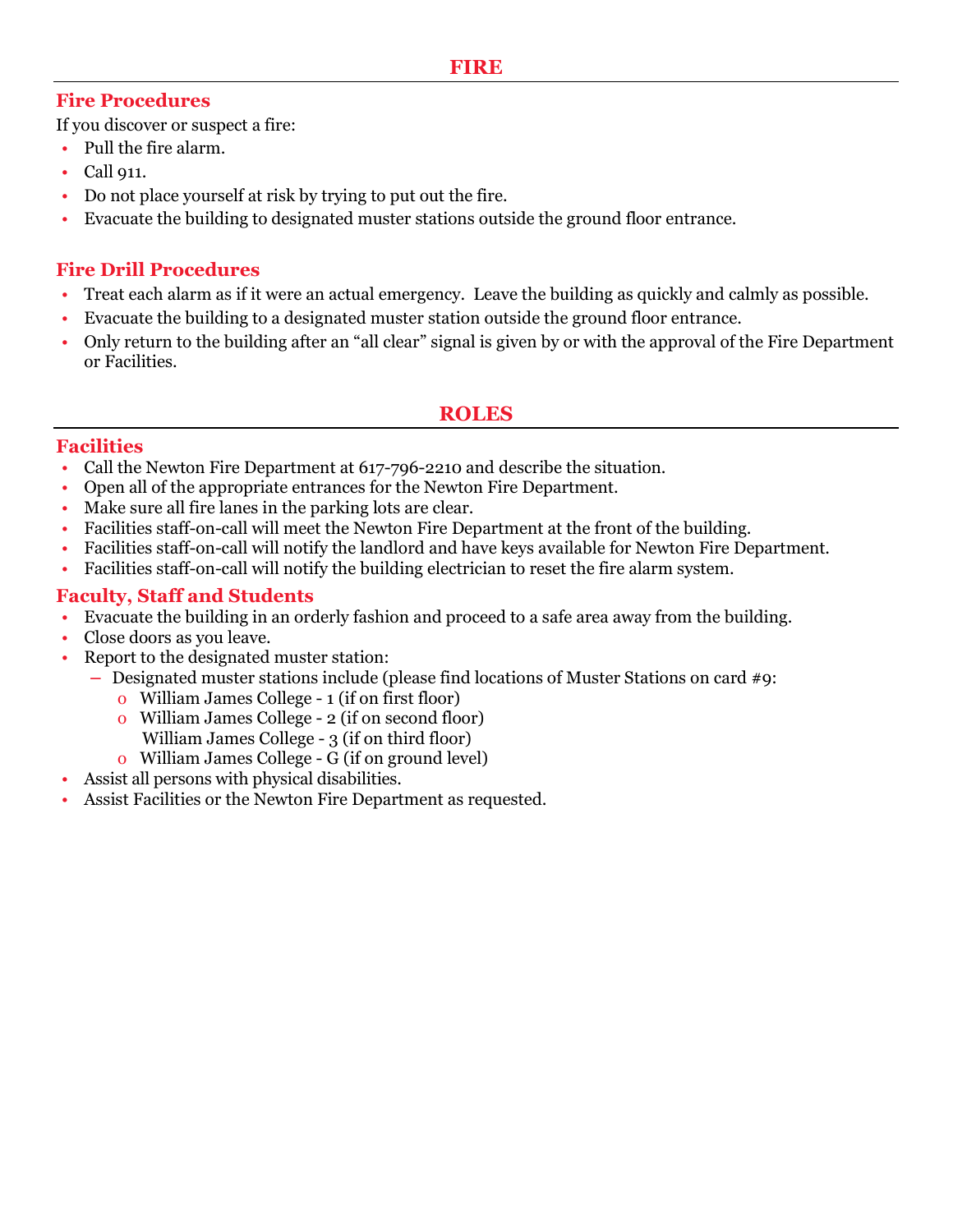

#### **One Wells Avenue**

- 1. Emergency Call Box (back row of front parking lot)
- 2. Emergency Call Box (first row of front parking lot)
- 3. Emergency Call Box (located in rear lot)
- 4. Emergency Generator
- 5. Egress by Front Desk
- 6. Main Entrance
- 7. Side Entrance (handicap accessible)
- 8. William James College First Floor Rear Entrance
- 9. William James College Ground Floor Muster Station
- 10. First Floor Muster Station
- 11. Second Floor Muster Station
- 12. Third Floor Muster Station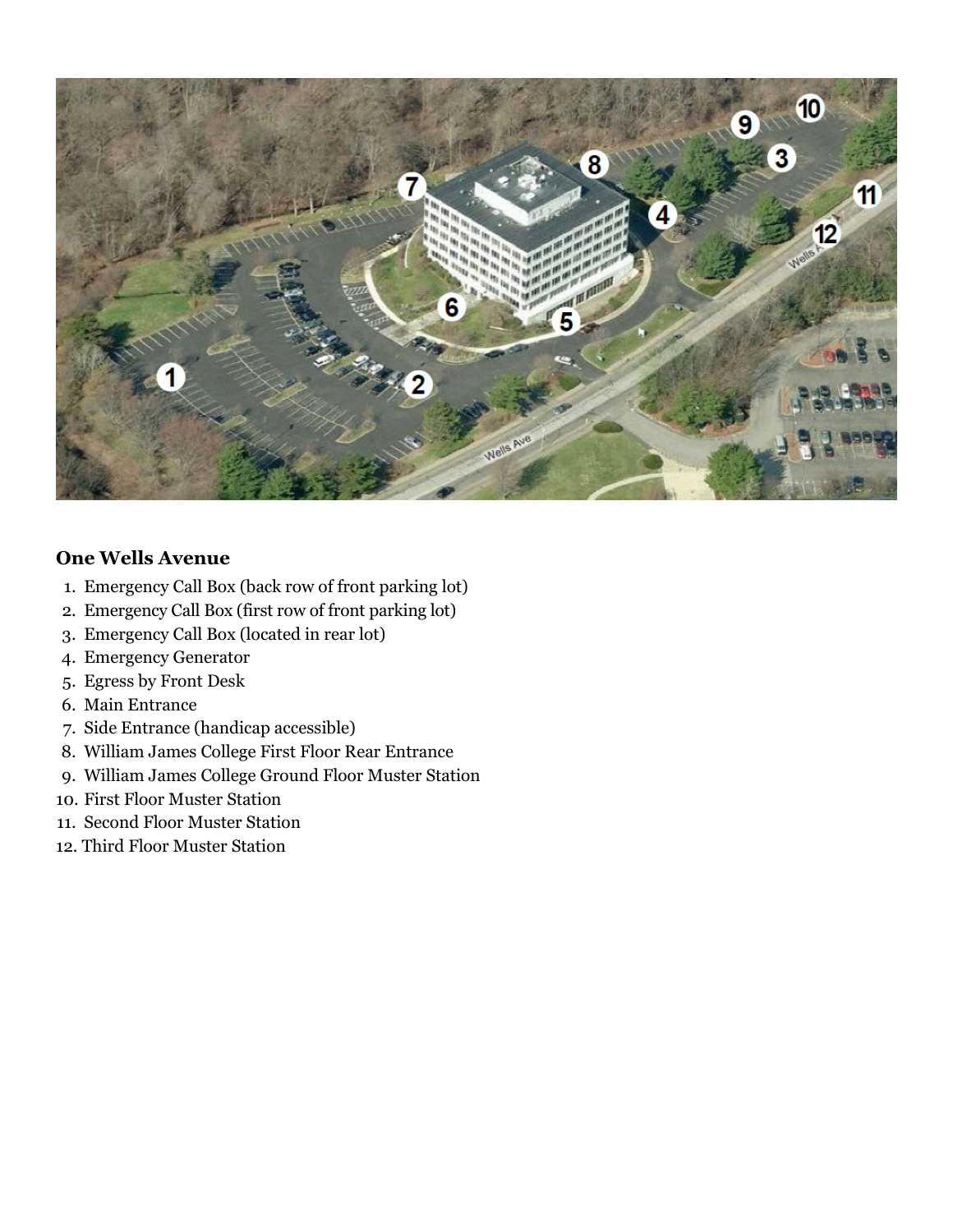## **Receiving a Bomb Threat by Phone**

- Remain calm and focused.
- Attempt to determine the location and detonation time of the alleged bomb.
- Keep the caller on the line for as long as possible. Try to determine the identity of the caller and the reason for the placement of the alleged bomb.

#### **Procedures**

- Call Facilities at ext. 1111 who will determine whether to call the Newton Police and Fire Departments and the Bomb Squad.
- Remain alert for an announcement about whether to evacuate. If the order is given, leave the building as quickly as possible and go to the furthest end of the parking lot.
- Report in person or on a landline to the Facilities staff any suspicious looking or sounding objects.
	- Do not use cell phones, pagers, radios or microwaves until the all-clear notification is made. These devices could detonate an explosive device.
- All media inquiries should be referred to Director of Media Relations at ext. 1528.

#### **If a Bomb Explodes, Utilize These Additional Procedures**

- If possible to do so safely, determine the location and extent of the explosion.
- Call Facilities at ext. 1111 and provide the information.
- Assist any injured persons and provide first aid.
- If an explosion occurs prior to an evacuation, everyone should seek cover. Stay in this position until the explosion appears to be over or advised by first responders (Police and Fire) to take other actions.

#### **ROLES**

#### **Facilities**

- Notify the Newton Police Department and the Newton Fire Department. Shut off the gas
- Consider the possibility of multiple devices, fire, or toxic exposure
- Keep people at least 300 feet from the building.
- Have keys and building plans available for the police and the bomb squad.
- Notify the Dean of Students at ext. 1224.
- Complete a critical incident report immediately.

- Evacuate the building if ordered to do so.
- Watch for any unusual or suspicious items in the classroom and the building while exiting.
- Report any missing persons.
- If you are unable to evacuate, stay on the floor and under a desk.
- Use **RED** or **GREEN** signs to alert first responders of your need for assistance.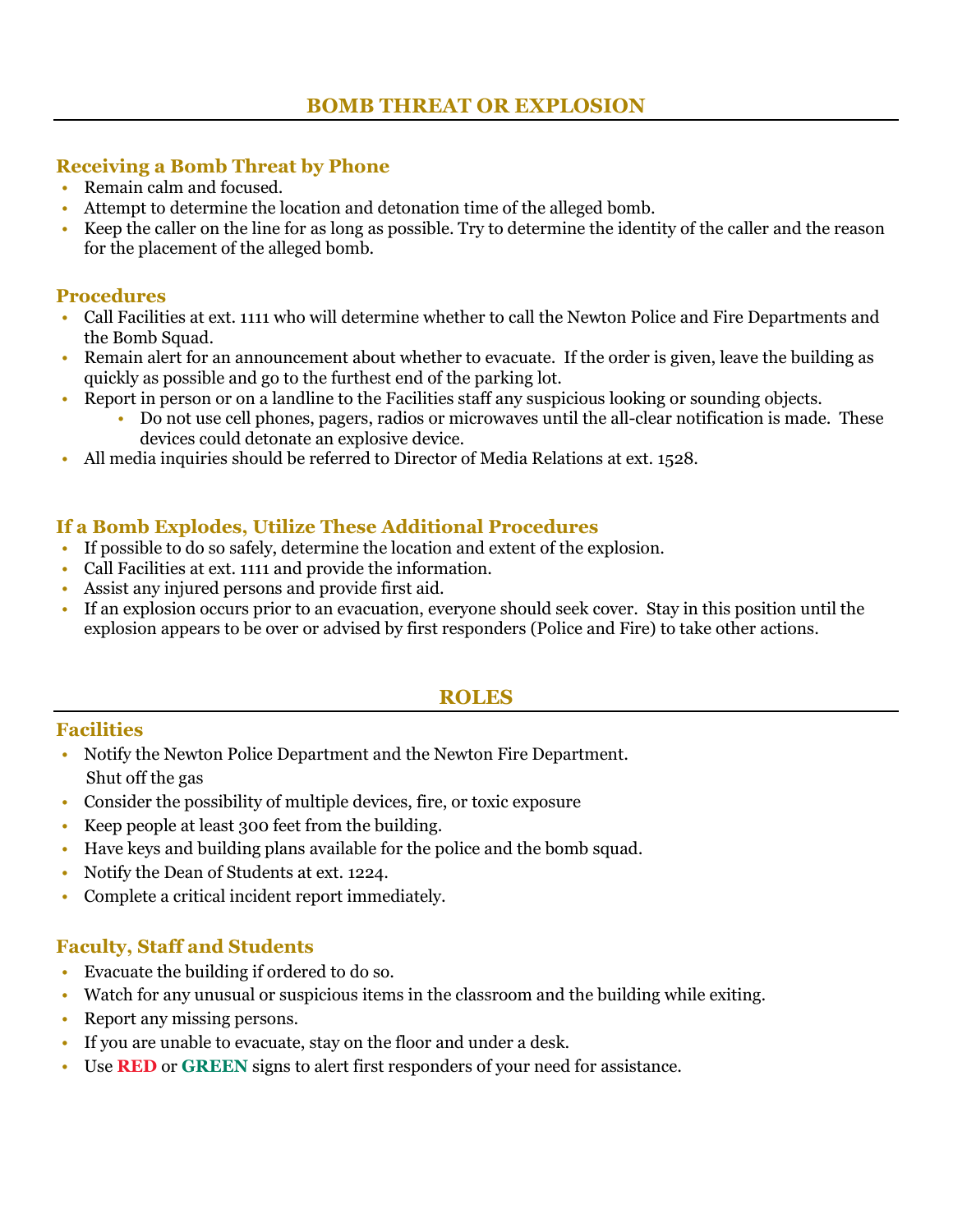# **BOMB THREAT BY TELEPHONE**

# **Questions to Ask:**

| • When is the bomb going to explode? |
|--------------------------------------|
| • Where is it right now?             |
| • What does it look like?            |
| • What kind of bomb is it?           |
| • What will cause it to explode?     |
| • Did you place the bomb?            |
| • Why did you do this?               |
| • What is your name?                 |

## **Caller's Voice:**

| Excited<br>Calm                        | Raspy          |
|----------------------------------------|----------------|
| Soft<br>Cry                            | Accent         |
| <b>Clearing Throat</b><br>Normal       | <b>Nasal</b>   |
| Rapid<br>Lisp<br>Loud                  |                |
| Distinct<br>Familiar                   | Deep Breathing |
| <b>Cracking Voice</b><br>Angry<br>Deep |                |
| Disguised<br>Slurred                   | Whispering     |

## **Threat Language:**

| Well-Spoken                           | Foul       |  |
|---------------------------------------|------------|--|
| Irrational                            | Incoherent |  |
| <b>Message on Paper</b>               | Specific   |  |
| Identified Target(s) or Individual(s) |            |  |

# **Background Noises:**

| Quiet                 | <b>Voices</b>          |
|-----------------------|------------------------|
| Music                 | Radios                 |
| <b>Cell Phone</b>     | <b>Factory Machine</b> |
| Party                 | <b>Static</b>          |
| PA System             | Bedlam                 |
| Animals               | Office machine         |
| <b>Street Traffic</b> |                        |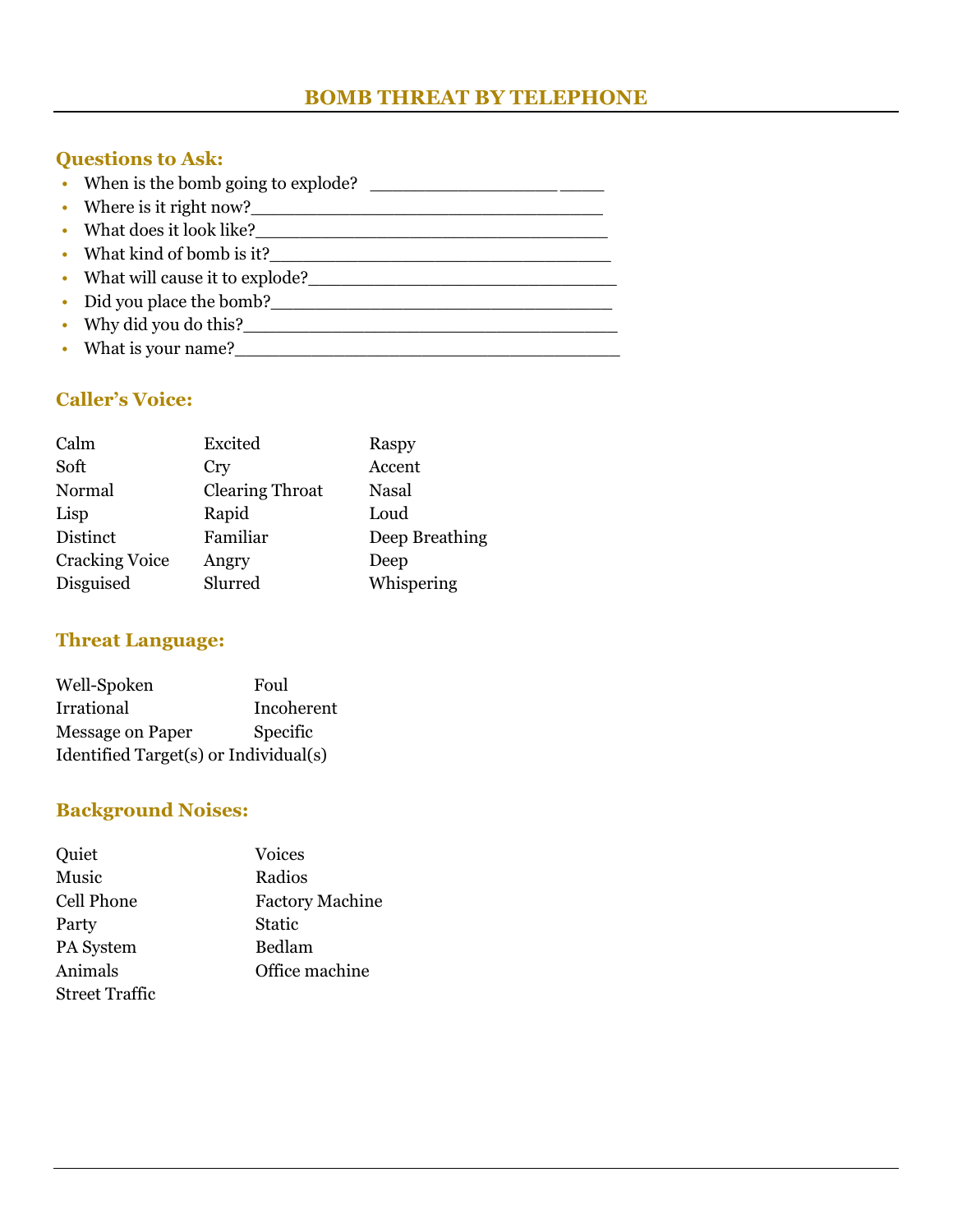# **INTRUDER/SUSPICIOUS PERSON/HOSTAGE-TAKING**

#### **Procedures**

- The faculty member, employee or student who notices the intruder shall ask if assistance is needed.
- Communicate in a clear, non-threatening manner.
- Ask for identification.
- If the intruder refuses to identify themselves, call 911 and then Facilities at ext. 1111. Emergency phones are located in each classroom and at the first floor kitchen.
- If the intruder is in possession of a weapon, call 911 and then Facilities at ext. 1111. Give specifics about description and location.
- If the intruder is in a classroom, the faculty member will seek assistance from Facilities at ext. 1111. Facilities will assess the situation and obtain additional assistance as needed.
- Any media inquiries should be referred to the Administrator-on-Call and the Director of Media Relations at ext. 1528.

#### **IF A HOSTAGE SITUATION DEVELOPS, USE THESE ADDITIONAL PROCEDURES:**

- Call 911 immediately. Communicate as much information as possible about the situation.
- Keep notes on the times, events and any communications from the hostage-taker and other witness information.
- No one should initiate communication with the hostage-taker.
- If communication becomes necessary, restrict it to one person until law enforcement takes over.
- Follow all orders given by law enforcement.

#### **ROLES AND RESPONSIBILITIES**

#### **Facilities**

- Alert the Newton Police Department at 617-796-2100.
- Meet law enforcement at the entrance to campus and brief them on the details of the situation.
- Facilities will have keys and building plans available for law enforcement.
- Notify Administrator-on-Call. To do so, refer to the "Administrator-on-Call" sheet located at the back of this guide.
- Activate the William James College Emergency Alert System.
- Facilities and other key personnel will file an incident report as proximate to the event as possible.

- Lock all doors and await further instructions.
- Move away from the windows and doors and turn off all the lights. Draw all of the blinds.
- Keep as calm and quiet as possible.
- No one, for any reason, is allowed to leave their rooms until directed to do so by law enforcement or Facilities.
- Place one of the signs from this manual on an exterior window.
- The **red NEED HELP sign** means that a life-threatening situation exists.
- Do not allow anyone into the classroom, except law enforcement.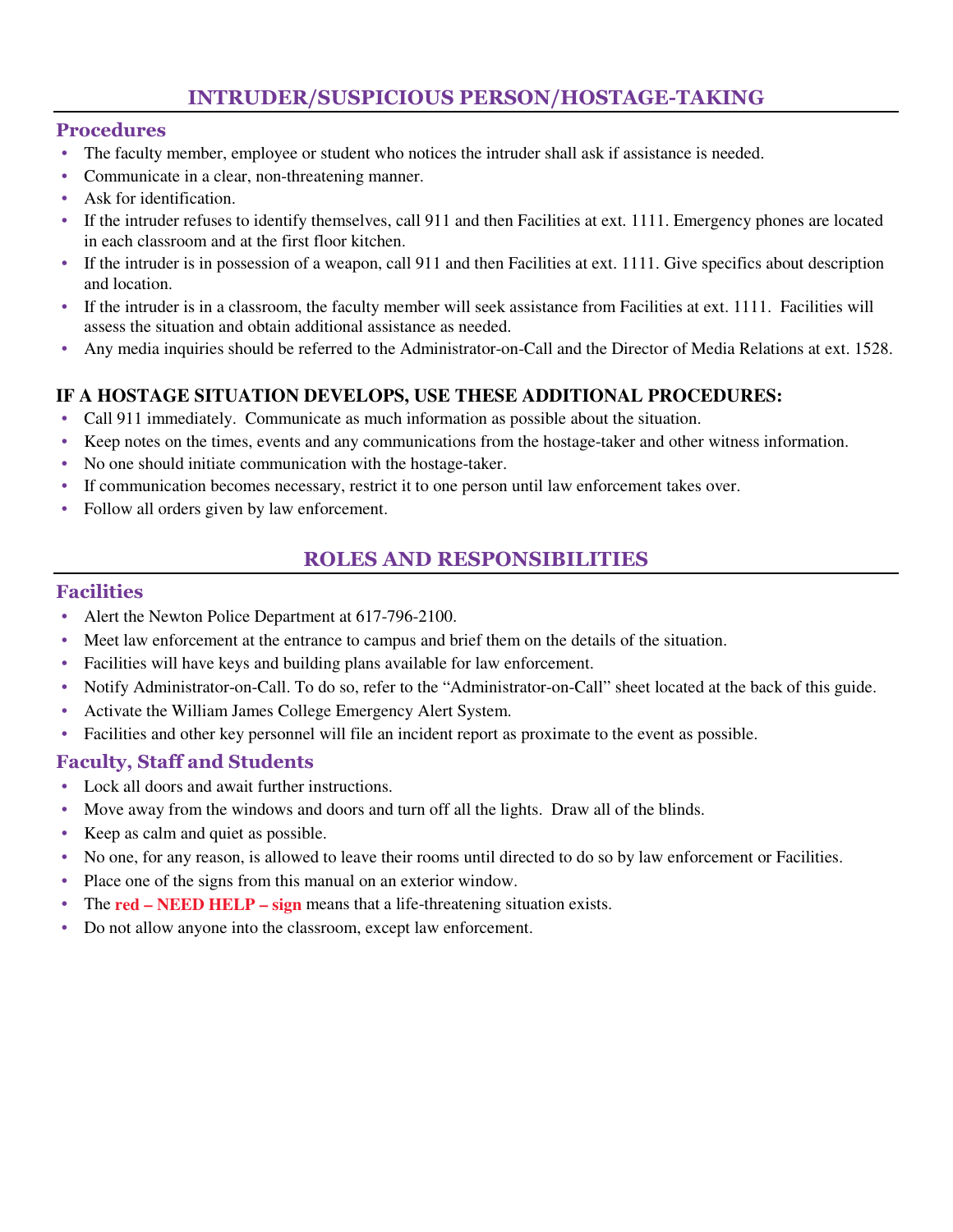#### **Procedures**

If Facilities alerts the campus that there is an active shooter at William James College all faculty, staff and students are to follow these instructions:

1) If there is an active shooter in the building that you are in, exit the building immediately and take cover.

2) If the active shooter is in another building or on the campus grounds STAY IN PLACE – call Facilities at ext. 1111 and advise them if any persons are injured or dead.

3) Facilities will activate the William James College Emergency Alert System.

# **Hostile Intruder(s) on the Grounds of the School**

When a person or persons are threatening or have caused serious injury or death to people on the William James College campus, we recommend that you follow these procedures:

- Run away from the threat if you can, as fast as you can.
- Contact Facilities at ext. 1111 or dial 911 on a cell phone.
- Do not run in a straight line.
- If possible, try to be out of sight of the shooter $(s)$ .
- If you can, get away from the immediate area of danger. Warn others of the danger.
- If you decide to hide, consider the area you are in. Will I be found here? Is this really a good place to remain hidden?
- If you are unable to hide, you may choose to play dead if other victims around you have been killed.
- If you are caught in an open area outside you may choose to fight back. This is dangerous, but depending on your situation, it could be your last option.
- If you are caught by an armed intruder and you are not going to fight back, do not look the intruder in the eyes and obey all of his commands. Do not appear to pose a threat. Look for opportunities to escape.

Once the police arrive, obey all commands. This may involve being handcuffed or made to put your hands in the air. This is done for safety reasons, and once circumstances have been evaluated by the police, they will give you further instructions.

NOTE: These guidelines cannot cover every possible situation that might occur, but they can reduce the number of injuries or deaths if put into action as soon as a threat develops. Your chances of surviving an active shooter will improve by following these guidelines.